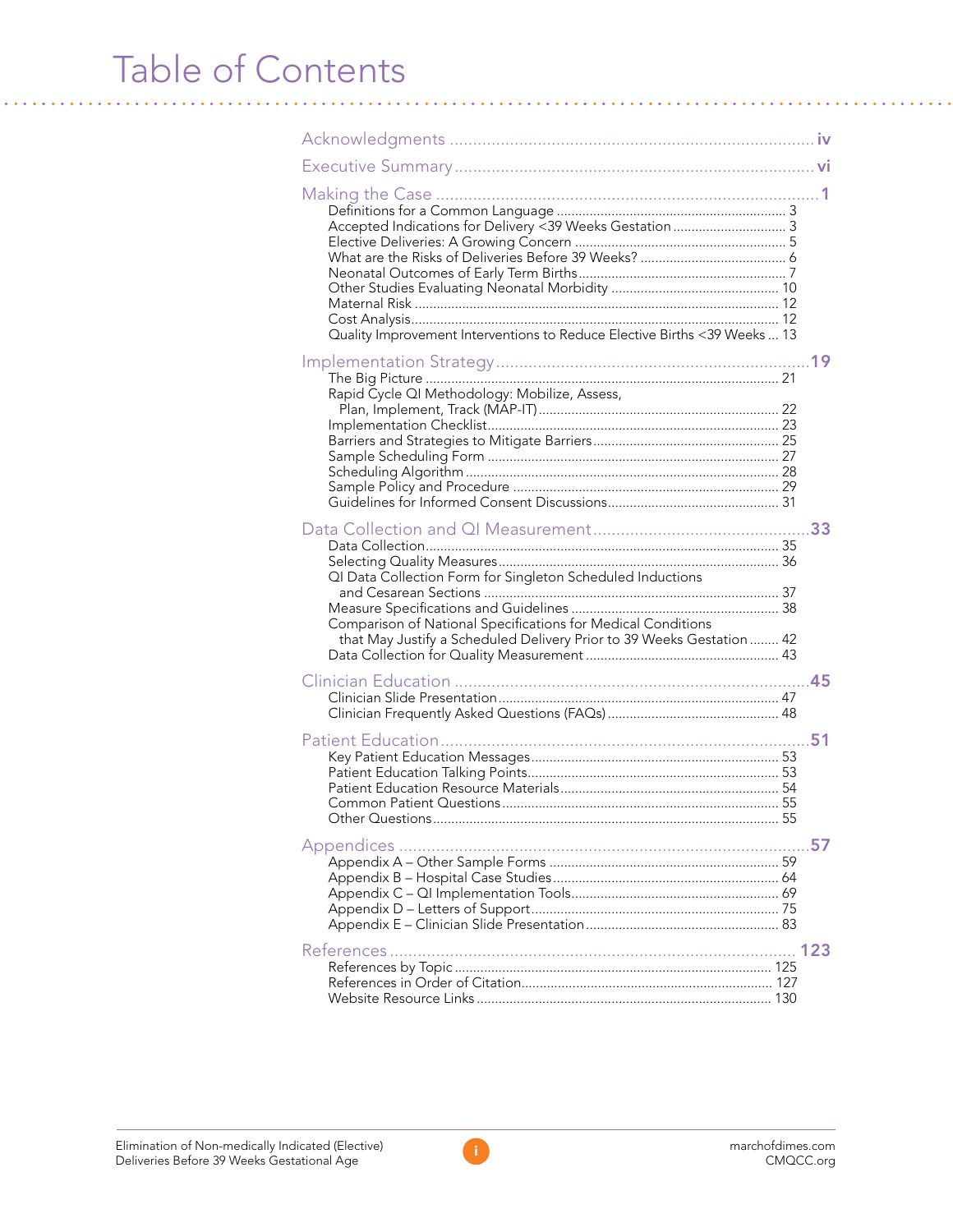| <b>Table 1:</b> Examples of Medical Indications for Delivery                                                                                          |
|-------------------------------------------------------------------------------------------------------------------------------------------------------|
| <b>Table 2:</b> Complications of Elective Deliveries Between 37 and 39 Weeks 6                                                                        |
| <b>Table 3:</b> Risk of NICU Admissions for Elective Deliveries at 37-39 Weeks (HCA) <b>8</b>                                                         |
| <b>Table 4:</b> Timing of Elective Repeat Cesarean Delivery<br>at Term and Neonatal Outcomes (MFM Network) 8                                          |
|                                                                                                                                                       |
| <b>Table 6:</b> Selected Maternal Outcome Data Before and After Inititation<br>of the IHC <39 Week Elective Delivery Reduction Program                |
| Table 7: Stillbirth Data from the Intermountain Healthcare Elective<br>Induction Reduction Before 39 Weeks QI Project                                 |
| <b>Table 8:</b> Reduction of Induction Risks: A Departmental QI Project. 15                                                                           |
|                                                                                                                                                       |
| <b>Table 10:</b> Comparison of National Specifications for Medical Conditions that<br>May Justify a Scheduled Delivery Prior to 39 Weeks Gestation 42 |
| Table 11: Data Element Sources with Combined Rankings                                                                                                 |
|                                                                                                                                                       |

| Figure 1: | Change in Distribution of Birth<br>by Gestational Age: United States, 1990-2006 $\ldots$                                                                                                                                                            |
|-----------|-----------------------------------------------------------------------------------------------------------------------------------------------------------------------------------------------------------------------------------------------------|
| Figure 2: | U.S. Cesarean Section and Labor Induction Rates Among<br>Singleton Live Births by Week of Gestation, 1992 and 2002 5                                                                                                                                |
| Figure 3: | Rise in Induction of Labor by Racial Groups in the U.S. $\ldots$                                                                                                                                                                                    |
| Figure 4: | Higher Ventilator Use among Infants                                                                                                                                                                                                                 |
| Figure 5: | Increased NICU Admissions Among Infants                                                                                                                                                                                                             |
| Figure 6: | Complication Rates in Infants of Scheduled                                                                                                                                                                                                          |
| Figure 7: | Odds Ratios for Complications in Infants of Scheduled<br>Repeat Cesarean Birth by Gestational Age (Weeks)                                                                                                                                           |
| Figure 8: | <b>Percent of Elective Deliveries Before 39 Weeks Gestation 13</b>                                                                                                                                                                                  |
| Figure 9: | Percent of Ohio Births at 36 to 38 Weeks<br>Induced Without Medical or Obstetric Indication. 16                                                                                                                                                     |
|           | <b>Figure 10:</b> Ohio Births at 36 to 38 Weeks Gestation Following Induction<br>Without Apparent Medical Indication for Delivery,<br>by OPQC Member Status $\ldots \ldots \ldots \ldots \ldots \ldots \ldots \ldots \ldots \ldots \ldots \cdot 17$ |
|           | <b>Figure 11:</b> Gestational Age Distribution of Births                                                                                                                                                                                            |
|           | Figure 12: Stillbirths Among OPQC Participating Hospitals  18                                                                                                                                                                                       |
|           | Figure 13: Graphic Overview of Key Components  21                                                                                                                                                                                                   |
|           |                                                                                                                                                                                                                                                     |